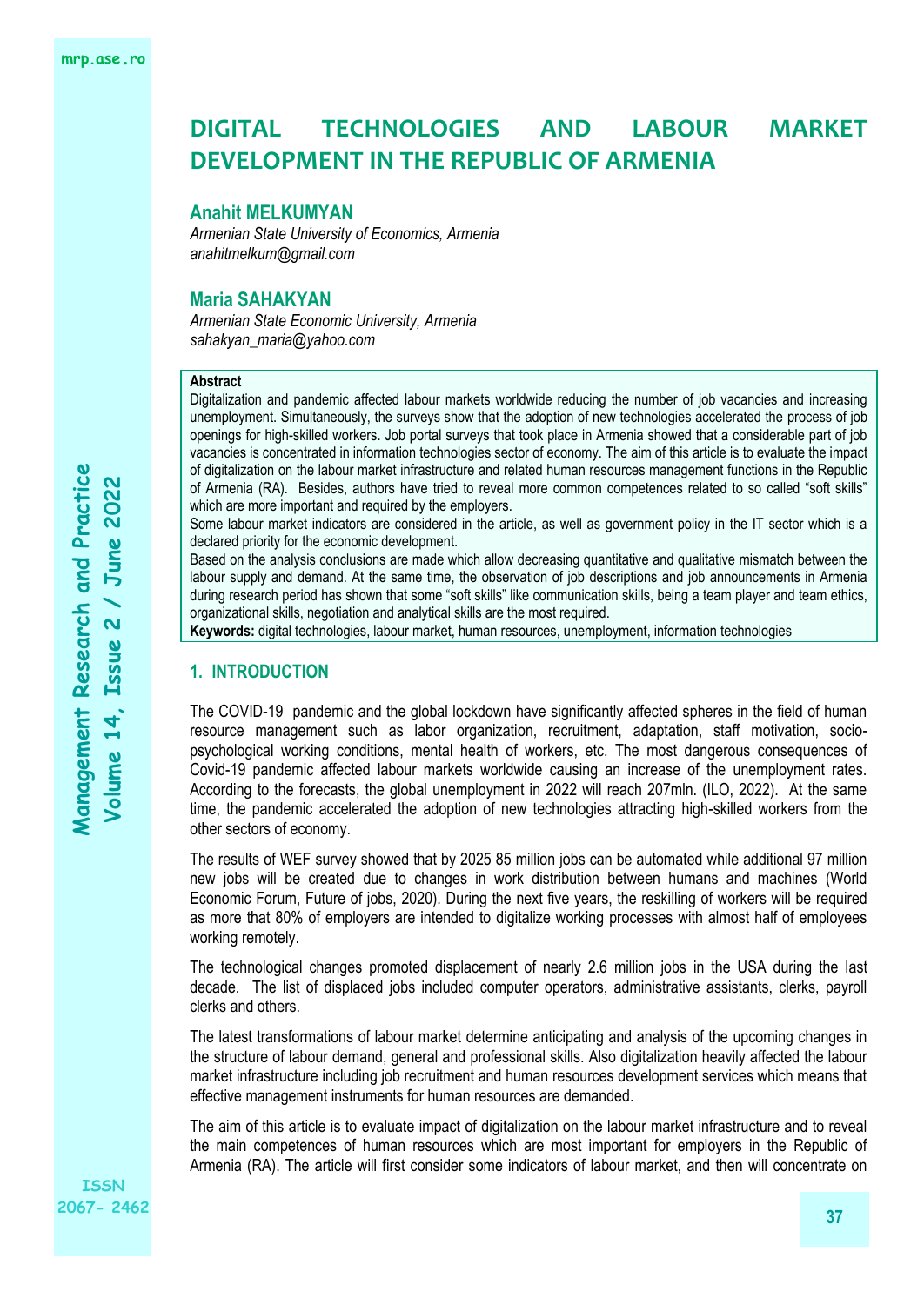development of information technologies and its impact on labour market and some human resources management issues. Based on the analysis, recommendations on labour market policy will be provided.

# **2. LITERATURE REVIEW**

Nowadays, it is obvious that on one hand, the pandemic and its negative consequences, and on the other hand, rapid changes in the field of technology and science make representatives of both large organizations and SMEs think about how to improve the efficiency of managing their own human resources. In this context, it is also necessary to take into account modern realities, which can be characterized by a fashionable managerial abbreviation (VUCA - volatility, uncertainty, complexity, ambiguity) (Bennett and Lemoine, 2014). Digital economy is the source of competitiveness in the 21-st century. Knowledge-creating company is considered to be a successful one. As a result of the fourth digital revolution, capital and energy were substituted by information and knowledge.

The development of science and technology has a dual impact on the economy. On the one hand, all researchers agree that progress in scientific research and its application in the process of technological development leads to economic growth and improvement of the economic structure in the long run. At the same time, on the other hand, in the short term, such structural changes in the economy threaten unemployment and lead to a decline in well-being. Internationally, the share of jobs at risk from automation varies by country and region. In general, Northern Europe, North America and New Zealand are less at risk in terms of job automation, while countries in Eastern and Southern Europe face a much higher risk of job automation. According to research held by Chinoratsky and Corejova, countries with high unemployment rates have a higher risk of job automation. Vice versa, the lower the unemployment rate, the lower the risk of job automation (Chinoracky and Corejova, 2019).

However it is difficult to evaluate all the effects of digitalization on the labour market. The restructuring of labour markets leads to job polarization when the share of middle-skill jobs declines mainly because of reduced number of younger workers entering middle-skill jobs and high risk of automation of these jobs (OECD Employment Outlook 2020). It particularly relates to graduates from vocational education and training which means that VET systems should be improved along with changes in the skills demand. So, there is a relatively common view on expected shrinking of the middle-class.

Meanwhile a number of authors as Decryse question the emergence of digital globalized labour market with millions of digital slaves (Degryse, 2016). Their concerns relate to destruction of national labour markets with established regulations on social contributions, taxes and social rights. New types of digital employment can be flexible but at the same time can be stressful and without frontiers (Valsamis, 2016).

Different studies show that upcoming job losses depend on the development of ICT indicators, and relatively high level of digitalization leads to lower risk of threatening the jobs as in Nordic countries and the UK.

It is obvious that the further digitalization of the economy leads to new modern approaches to human resources management. A digital system for efficient HR management will improve the skills of the employees (Tawbe M., 2021).

From this point of view, human resources management (HRM) specialists need to innovate (Armstrong, 2014). Currently the electronic human resources management system (E-HRM) can include resource planning software, HR service centers, manager and employee portals and web applications (Vashishth M., 2014)). Moreover, new technologies improve performance of human resources management shifting from personnel management to strategic management (Yuvarag S., Suganthiya M, 2021).

And one of HRM innovation means is electronic recruitment which is effective and less costly compared to any other method of recruitment (Dessler G., 2020). However, the online recruitment has two limitations: first, it may exclude older applicants, and second, the Internet overloading.

According to the European Center for Development of Vocational Training, the online job vacancy (OJV) portals have rich potential for labour market and skills analysis (EU, 2019). Specifically. due to OJV data it is possible to reveal skills demand, adjust human resources policies.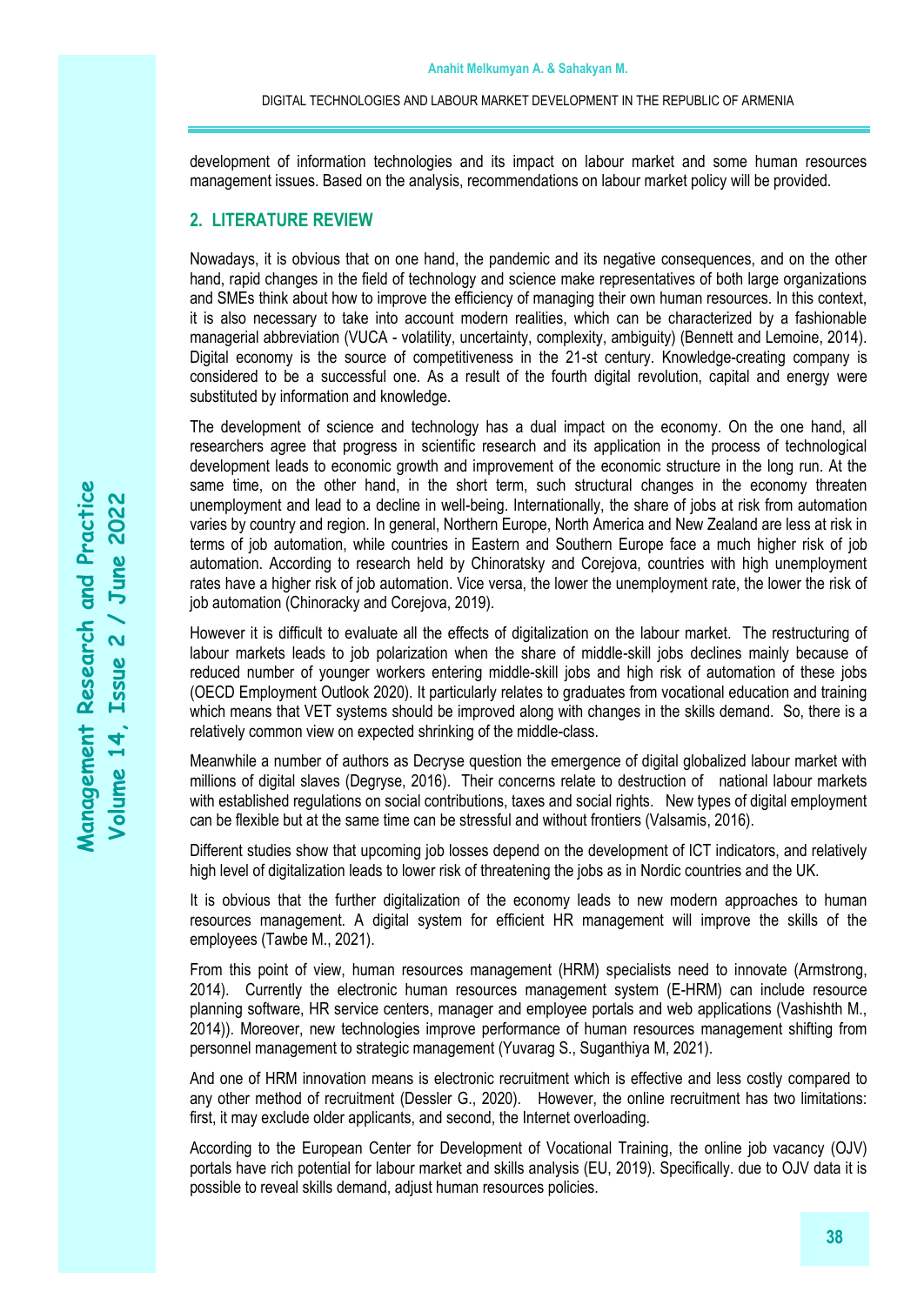According to the research organized by Deloitte, the key competences that lead to higher performance in all industries are firstly, collaboration skills, then creative and analytical expertise (2022 Global Marketing Trends, Deloitte insights, 2022).

At the same time, "soft skills" (communicative, leadership, conflict resolution, time management, decision making, etc.) are sometimes even more important than "hard skills" (professional skills and knowledge, IT literacy, foreign language proficiency, writing skills, etc.). This was justified even more than hundred years ago by the research organized in 1918 by Carnegie Foundation and Stanford Research Center. According to this research, 85% of success on workplace is ensured by well-developed soft skills, while only 15% of employee career is provided by "hard skills" or technical knowledge (National Soft Skills Association, 2015). Though huge development and rethinking of almost every area of people life has accrued during the last hundred years, soft skills are still very important.

If some authors state that soft skills are sometimes the same as interpersonal, transferrable or people skills (Vasanthakumari S., 2019), others consider soft skills as wider ones (Robles, M.M., 2012). According to a research held in 2012, the core 10 soft skills were integrity, communication, courtesy, responsibility, social skills, positive attitude, professionalism, flexibility, teamwork, and work ethic. Although in the above mentioned study all soft skills were vital for success, and the most important ones were communication, integrity and courtesy (Robles, M.M., 2012).

The next interesting trend is rethinking of leadership competences as one of the most important soft skills. One of the latest trends in HRM is the concept of a kinetic leader versus a potential leader. While the potential leader is more concentrated on planning and strategic decision making, kinetic leader is more dynamic, innovative, risky and agile. Kinetic leader inspires and motivates people, contributes to changes and growth on workplace, their enthusiasm can be transferred from one person to another, just like the kinetic energy in physics (Ryan Partners, 2015).

Simultaneously, the next important trend in the field of human resource management can be considered a concept of sustainability. Sustainable development of human resources can lead to a broader development of the organization and society. Simplified, sustainable development can be formulated as "the development of one which leads to the development of all". Investments in the development of human resources affect three aspects: individual, organizational and social. There should be distinguished two aspects of sustainability; first, it refers to the concept of management, second – to the result of management. Both aspects are mainly connected to the following spheres of HRM (Gutterman, 2020):

- Leadership and change management;
- **■** Training and development of employees;
- Social responsibility and ethics;
- Teamwork and collaboration;
- Diversity on work place;
- **•** Talent management.

# **3. METHODOLOGY AND RESEARCH METHODS**

The main tasks of the research are related to the evaluation of the digitalization impact on the labour market, its infrastructure and related human resources management functions. The solution of these tasks is implemented through application of comparative and logical analysis. In order to study current structure of the job demand the survey of the online job services was conducted including all 11 career centers except for specialized banking and IT job services. The survey was conducted during January and February 2022. The list of online job services covered particularly careercenter.am, job.am, staff.am, myjob.am, jobup.am, hr.am, worknet.am, jobfinder.am, jobspider.am, list.am and full.am. In order to analyze common competences required by the employers, more than eight hundred job descriptions and job announcements have been observed. Taking into account that "soft skills" are getting more and more important and that they are sometimes more decisive for recruitment than the professional skills or qualifications authors mainly concentrated on "interpersonal" or "soft skills in this research. The observation of main employer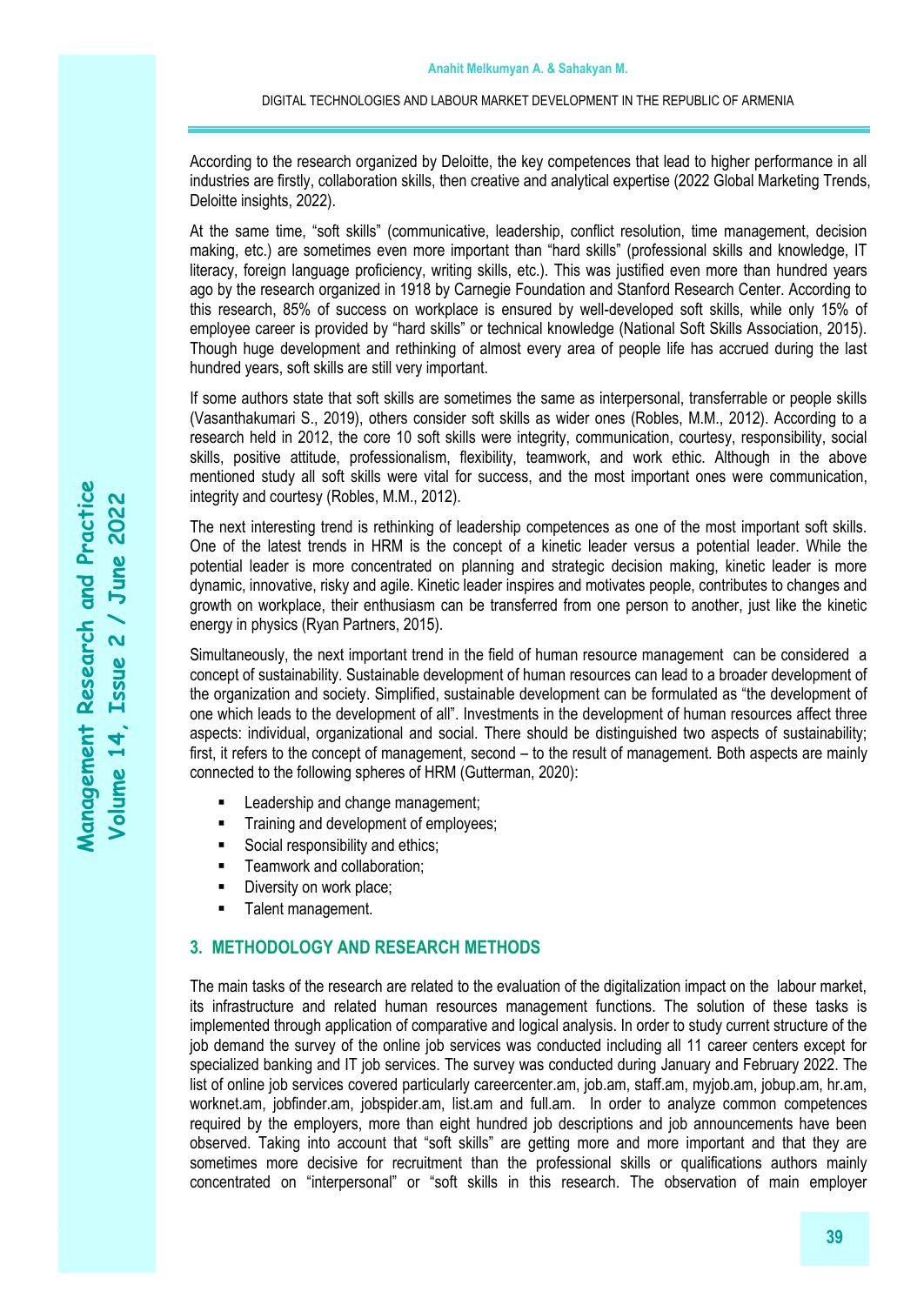requirements allowed underlining fourteen most demanded skills" and top five skills which are the most important ones for most of recruiters.

At the same time, the secondary data were used from number of sources including National Statistical Committee of RA database and international reports (International Labour Organization, World Bank, etc.).

# **4. LABOUR MARKET ANALYSIS**

According to ILO estimates (World Employment and Social Outlook – Trends: Executive Summary, 2021) in 2020 the employment decreased by 144 million as a result of pandemic worsening the situation at the global labour market related to the shortages of qualified labour force. Employment reduction also affected global labour income promoting poverty growth. According to the forecast of ILO, global unemployment rate is expected to be higher than in 2019 at least till 2023 (World Employment and Social Outlook – Trends, 2022).

As the sample survey by State Statistical Committee of the Republic of Armenia (RA) (Figure 1) shows the labour market situation in the Republic of Armenia also was affected by COVID-19 pandemic and war consequences. During the last years, the employment continued to decrease while the unemployment rate didn't improve essentially.



Source: www.armstat.am

Data show that the unemployment in Armenia can be comparable to the indicators of Greece (16.3%), Spain (15.5%), Montenegro (17.9%) and North Macedonia (16.4%) while the average unemployment indicator in EU countries is more than twice lower (ec.europa.eu/Eurostat/). So, the reduction of youth and long-term unemployment in some EU countries remains a priority.



FIGURE 2 - EMPLOYED PERSONS BY THE LEVEL OF EDUCATION 2019-2020 (%) Source: www.armstat.am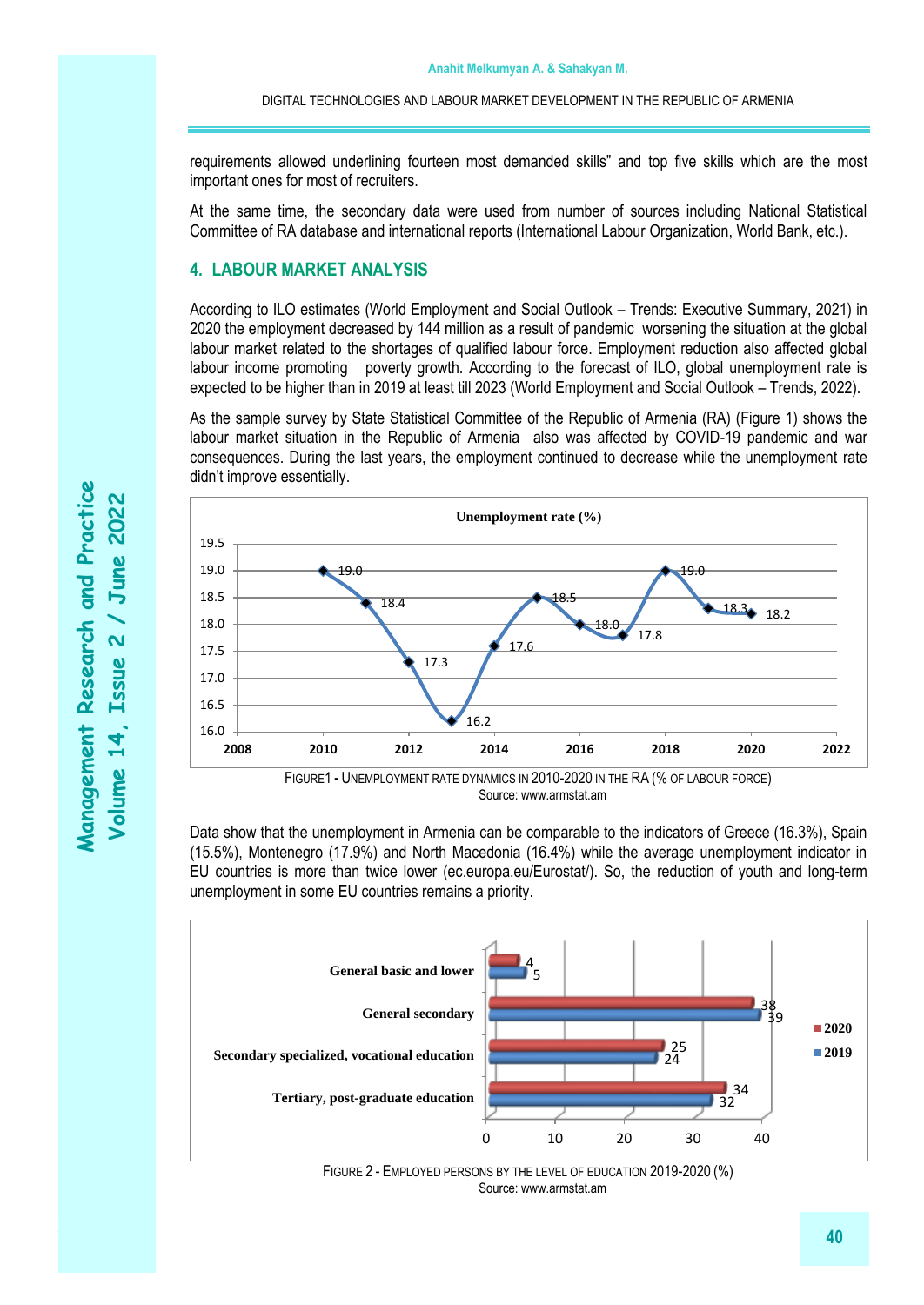Despite decreasing employment rate by 1.1 percentage points, however, the structure of the employed by educational attainment has improved due to increased share of the employed with tertiary and postgraduate education and vocational education (Figure 2).

Since 2000 the government of the RA declared the information technologies as the priority sector for the economy development. Reforms and a number of measures are implemented and directed towards the improvement of the business and investment environment, tax privileges including zero percent profit tax rate and 10% income tax rate for the IT startup companies. As a result, the number of the employed in ICT sector during a decade (2008-2018) increased almost four times (EIF.am). IT growth rate significantly exceeds GDP growth rate (Melkumyan A., Grigoryan E., 2019). Simultaneously, Armenia can still be considered as a comparatively low-cost location for the outsourcing of software development (EIF report, 2018). Since 2010 also the www.e-gov.am electronic management portal was introduced to unify all the electronic management tools and databases used by government. According to the indicators shown in Table 1, Armenia has a better position in terms of establishing and operating business than OECD countries in average: starting business and its registration takes 4.5 days, cost of starting a business as a percentage of income per capita is 0.9% and total tax rate is only 18.5% of profit, while this indicator in OECD countries amounts more than 40 %.

|                                                     | Armenia | <b>OECD countries</b> |  |  |  |  |  |
|-----------------------------------------------------|---------|-----------------------|--|--|--|--|--|
| Starting and registering business (days)            | 4.5     |                       |  |  |  |  |  |
| Starting a business (cost - % of income per capita) | 0.9     |                       |  |  |  |  |  |
| Total tax rate (% profit)                           | 18.5    | 40.                   |  |  |  |  |  |
| ______                                              |         | ____ _ _ _            |  |  |  |  |  |

TABLE 1. KEY INDICATORS TO ESTABLISH AND OPERATE BUSINESS IN ARMENIA (2018)

Source: Armenia ICT sector 2018, State of Industry report, EIF, 2018.

These figures indicate the competitiveness of Armenia in global markets and prove its attractiveness as a business starting destination. This is also true related to IT sphere companies which develop rapidly through the last decade. Most of Armenian IT companies (approximately 95%) are founded during the years of 2000 to 2018, but despite this their contribution to GDP is more than 5 % (Parsyan, 2021).

Above all the success of firms in the digital age depends on workers with ICT skills and problem solving skills which are vital during the work (OECD digital economy outlook, 2020).

The impact directions of digitalization on labour market and human resources management comprise:

- Online gig-economy and online recruitment, crowdsourcing, online training (E-learning);
- Knowledge management systems including electronic management and databases.

Online gig-economy is a virtual labour market for short-term job agreements between the employers and individual freelancers. It comprises business and delivery services, health care.

The online job services or portals are currently the most popular technologies for job placing in Armenia. They use recruitment software and artificial intelligence.

The survey of the online job services showed that almost one-third of all the jobs were provided by information technologies companies (Table 2).

Particularly, the demand for software developers makes up the main part of IT job demand. However, there is also a a growing trend for high-skilled specialists in quality assurance (QA), IT project management and UI/UX graphic design.

The information technologies sector, finance and healthcare are among the most common globally oriented sectors of economy.

In the structure of labour demand the comparatively high shares of jobs are registered in services (25.4%) including sales, logistics and transportation, restaurants and food service. Simultaneously, the finances, banking and accounting field shows stability in jobs reaching almost 20% of the total number of registered job positions.

It is worth noting the increasing role of marketing, advertising and public relations as well as health services and human resources management in restoring and development of the economy.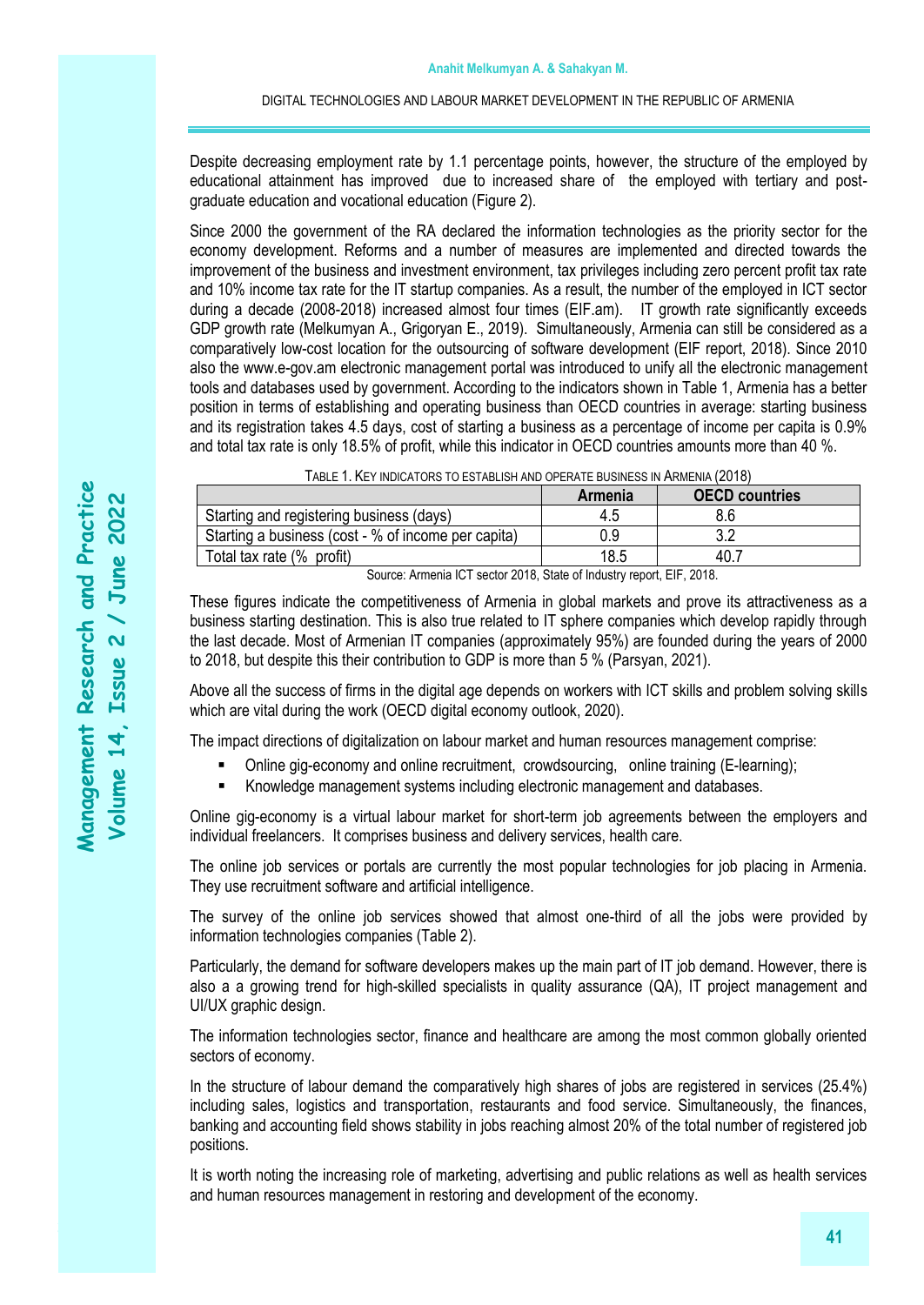| TABLE 2. STRUCTURE OF JOBS BY MAIN FIELDS AND JOB CENTERS (JANUARY 2022, % OF TOTAL) |      |                 |                  |                |               |            |       |  |  |
|--------------------------------------------------------------------------------------|------|-----------------|------------------|----------------|---------------|------------|-------|--|--|
|                                                                                      | IT   | <b>Finances</b> | <b>Marketing</b> | <b>Service</b> | <b>Health</b> | <b>HRM</b> | total |  |  |
| careercent.am                                                                        | 36,2 | 37,9            | 17,2             | 0              | 5,2           | 3,4        | 100   |  |  |
| job.am                                                                               | 23,8 | 14,1            | 28,2             | 21,0           | 3,3           | 9,7        | 100   |  |  |
| staff.am                                                                             | 39,8 | 25,4            | 11,2             | 19,0           | 0             | 4,6        | 100   |  |  |
| myjob.am                                                                             | 75,7 | 12,1            | 7,5              | 0              | 0             | 4,7        | 100   |  |  |
| HR.am                                                                                | 36,1 | 12,4            | 12,4             | 30,2           | 7,1           | 1,8        | 100   |  |  |
| worknet.am                                                                           | 25,2 | 18,5            | 18,4             | 29,3           | 0,0           | 8,7        | 100   |  |  |
| jobspider.am                                                                         | 3,3  | 38,3            | 4,9              | 49,2           | 4,4           | 0          | 100   |  |  |
| jobfinder.am                                                                         | 18,6 | 61,4            | 10,0             | 2,9            | 0,0           | 7,1        | 100   |  |  |
| full.am                                                                              | 26,7 | 26,7            | 27,5             | 0,0            | 19,1          | 0          | 100   |  |  |
| list.am                                                                              | 18,1 | 0,0             | 15,9             | 50,7           | 0,0           | 15,2       | 100   |  |  |
| Total (% of all the job<br>vacancies by main fields)                                 | 29,0 | 19,9            | 16,5             | 25,4           | 2,3           | 6,9        | 100   |  |  |

Source: Data are based on the results of online job centers survey.

Along with online job portals, the other sources of information are available as public employment services (PES). The analysis shows that currently the role of public employment services portal in Armenia decreased compared to other online job portals especially among young and middle-aged people. The reason is the structure of job vacancies where the low-skilled jobs prevail. For instance, according to the research of job vacancies by Public employment service in 2019, the overwhelming majority of jobs are concentrated in services, but also comprise workers including non-qualified workers (www.employment.am, 2019).

The comparative analysis during last decade reveals dramatically decreased role of newspapers in the vacancy market. The issue is that such newspapers mainly recommended low-skilled jobs (more than 90%) which are not attractive for qualified young professionals (Unemployment and wage inequality in RA, Amberd, 2014).

# **5. ANALYSIS OF COMPETENCES IN LABOUR MARKET**

It should be noted that in the future, both the quality of work and life will change, combining remote and fulltime forms of work, adapting working conditions to modern economic, technological and social requirements (Przytuła et al., 2020). The employers now prefer multi-skilled employees with general, professional and computer skills. Under such conditions, a revision of key competencies and requirements for personnel will be vital. This will be a result of either the digitalization and globalization, or the pandemic and current economic issues. Interpersonal communication skills and so-called "soft skills" will become more important and significant (Rockwood, 2021). The analysis of main requirements that are important for most employers in the Republic of Armenia allowed to highlight the followings:

- Data analysis, analytical skills;
- **•** Presentation skills:
- **Communication and negotiation skills;**
- Being a team player, team ethics;
- Conflict management;
- Client orientation;
- **EXEC** Sense of responsibility;
- Creativity:
- Stress management and multitasking;
- **•** Organizational skills and time management;
- Problem solving and decision making skills.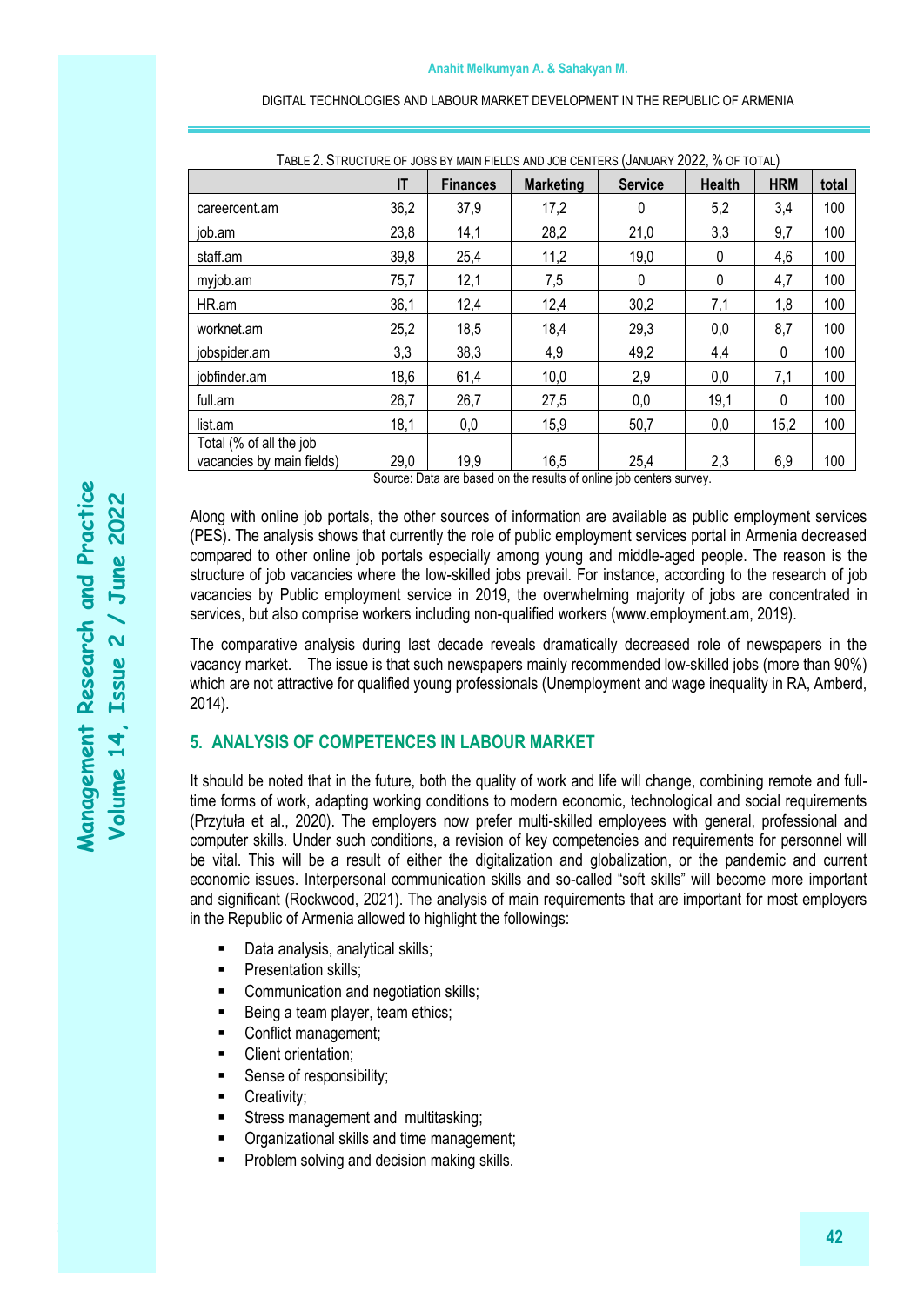At the same time, top five most demanded skills are: communication skills, being a team player and team ethics, organizational skills, negotiation skills and analytical skills. Future skills will also cover critical thinking and analysis, technology use and development, self-management and leadership.

Along with "hard skills", "soft skills" should receive appropriate attention and should take their rightful place in training programs for specialists at various levels. In this regard, cooperation between universities and other educational institutions and employers is of particular importance.

# **6. CONCLUSIONS**

According to a number of international reports as World Bank report (2020) during the coming decades the structure of labour demand will be dramatically changed due to use of new technologies including artificial intelligence and robotics, 3D printing. There are estimates on even 50% reduction of current occupations which will be replaced by new ones closely related to high technologies. These expected changes may be threatful especially for the young workers and low-skilled workers. However, actually the changes can reduce expenditures related to production and services promoting development of low and lower middle-incomes countries.

From this point of view it is important to analyze changes in the structure of labour demand during the last time trying to reveal necessary changes in the structure of career competences in the nearest future. As the Joint Employment Report by EC (Joint Employment Report 2018) shows the gap in employment rates between low-skilled and high-skilled employees reaches more than 30 percentage points.

It is doubtless that high-skilled jobs are stable while low and middle-skilled jobs are more exposed to reduction. So, highly-skilled young employees with higher education are much more competitive at the labour market.

The impact of COVID-19 on the labour demand can be observed through some changes in the labour demand regarding particularly to soft skills. Such skills as labour flexibility, adaptation to changes and detailoriented independent thinking are now higher appreciated by employers (Labour market of the RA, report, staff.am 2022). Besides, the virtual labour market recorded further growth. According to some estimates digital labour platforms in 2019 globally generated at least 52 billion USD and 70% of it was concentrated in the USA and China (World Employment and Social Outlook - Trends 2021, ILO, p.3).

Significant challenges for labour market and human resource management after COVID-19 are and will be:

- Changes in both the workplace and the content of the work;
- Application of more advanced technologies for recruitment, selection and personnel;
- Revision of the critical staff benefits with a focus on mechanisms to improve mental health and wellbeing;
- Revision of the competencies of managers and employees through the training of personnel.

Despite high share of IT job vacancies there is a mismatch between the labour supply and demand.

The measures to stabilize labour market and avoid further worsening of the situation can include:

- Acceleration of the reskilling and development digitalization;
- **■** Increasing efficiency of the online recruitment portals;
- Promoting remote work;
- Promoting an inclusive digital society, including out of labour force people, women, elderly and disabled persons;
- **EXEDENT** increasing the effectiveness of implemented active labour market programmes;
- **EXECTED** strengthening cluster relationships between the companies and universities, colleges;
- Vocational education and training (VET) systems adaptation to technological changes.

The current labour market trends analysis has revealed that further development of human resources in IT sphere, professional growth and career satisfaction of employees, as a rule, will increase the efficiency and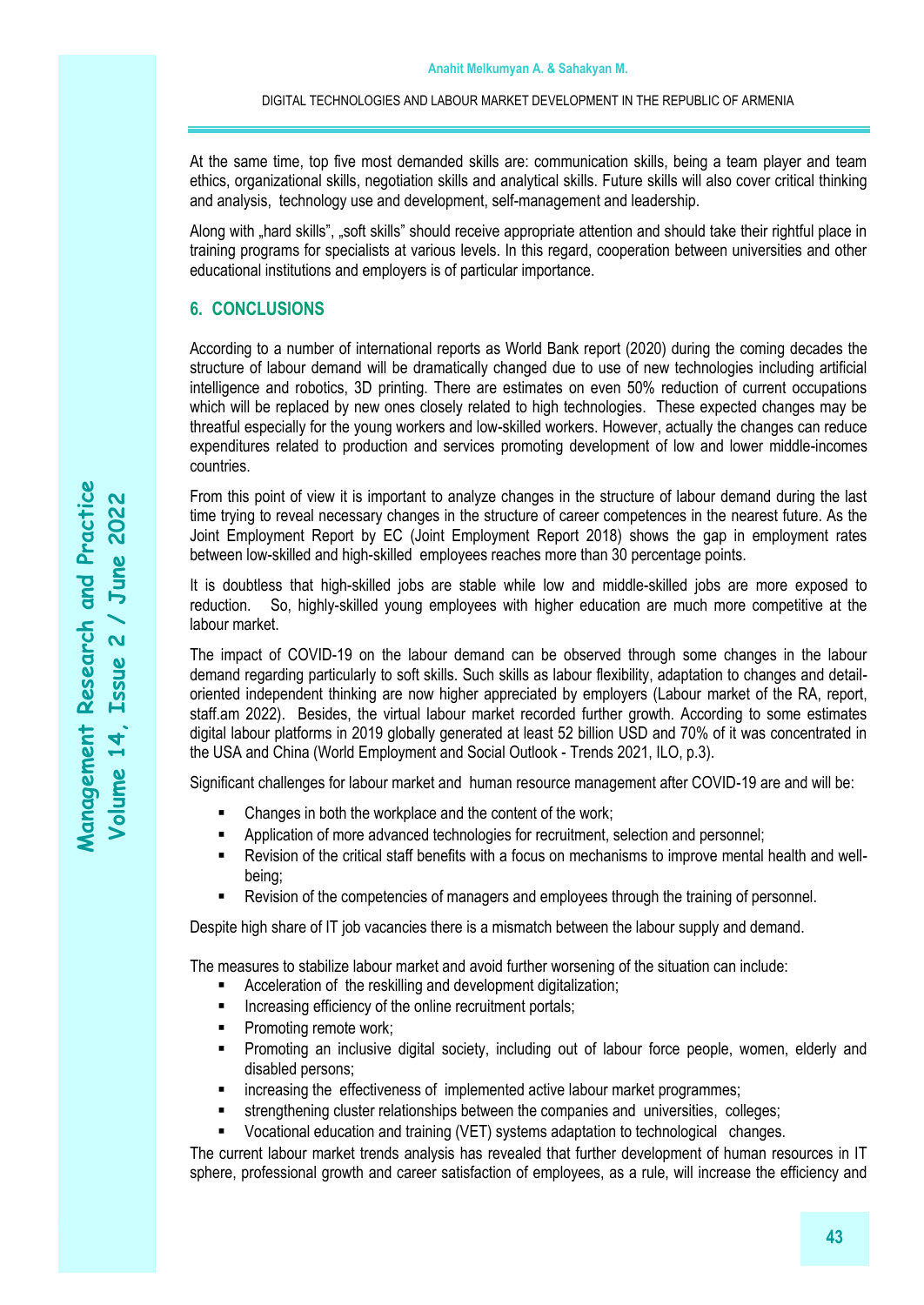labor productivity. Hence, the development of human resources should be one of the priorities of the organization.

As a conclusion, it can be noted that all the main trends in the field of labour market and human resource management are due to the following factors:

- Development of modern information technologies;
- Ubiquitous application of innovation and creativity;
- Global health and safety issues:
- Rethinking the basic requirements and competencies for the workforce;
- Application of the concept of sustainable development;
- Closer collaboration between employers, educational institutions and public authorities within clusters and ecosystems.

# **REFERENCES**

Armenia ICT sector 2018 (2018). *State of Industry report, EIF*. Retrieved 25 January, 2022, from https://www.eif.am/eng/researches/report-on-the-state-of-the-industry/

Armenia State Statistical Committee data (2018-2020). Retrieved 25 January, 2022, from www.armstat.am Armstrong M. (2014). *Armstrong's handbook of human resource management practice*, Michael Armstrong.

13th Edition, 45-46. ISBN 978-0-7494-6964-1 – ISBN 978-0-7494-6965-8 (ebk), UK.

Bennett N., Lemoine G.J. (2014). *What VUCA Really Means for You*. Harvard Business Review. Retrieved 25 January, 2022, from https://hbr.org/2014/01/what-vuca-really-means-for-you

Chinoracky R. Corejova T. (2019). Impact of Digital Technologies on Labor Market and the Transport Sector. *13th International Scientific Conference on Sustainable, Modern and Safe Transport (TRANSCOM 2019),* High Tatras, Novy Smokovec, Slovak Republic, May 29-31, 994-1001, https://doi.org/10.1016/j.trpro.2019.07.139.

Degryse C. (2016). Digitalisation of the Economy and its Impact on Labour Markets, Working paper 2016.02.Europenian Trade Union Institute, 81, *[SSRN Electronic Journal](https://www.researchgate.net/journal/SSRN-Electronic-Journal-1556-5068)* DOI: [10.2139/ssrn.2730550](http://dx.doi.org/10.2139/ssrn.2730550)

Dessler G. (2020). *Human Resource Management*, 16-th edition, New York, Pearson.

Enterprise incubator foundation (EIF) reports (2018-2020). Retrieved 31 January, 2022, from www. eif.am

- 2022 Global Marketing Trends, Deloitte insights. Retrieved 31 January, 2022, from https://www2.deloitte.com/us/en/insights/topics/marketing-and-sales-operations/global-marketingtrends.html
- Gutterman A. (December 2020). Sustainable Human Resources Management. 11-31. Retrieved 25 January, 2022, from

https://www.researchgate.net/publication/351094333\_Sustainable\_Human\_Resources\_Managemen t

Joint Employment Report 2018 (2018). Retrieved 25 January, 2022, from <https://ec.europa.eu/social/BlobServlet?docId=18624&langId=en>

Kinetic vs. Potential Leadership. (2015). *Ryan Partners.* Retrieved 25 January, 2022, from https://www.ryanpartners.net/blog/march\_2015/kinetic-vs-potential-leadership

Labour market of the RA (2022). report, Retrieved 31 January, 2022, from www.staff.am

Labour market in Armenia (2021). Retrieved 02 February, 2022, from www.armstat.am

Melkumyan A., Grigoryan E . (2019). IT employment issues in the RA*, ASUE Messenger, 2019, N1*, 9-16, Retrieved January 25, 2022 from

<https://scholar.google.com/scholar?oi=bibs&cluster=11858566453787299215&btnI=1&hl=ru>